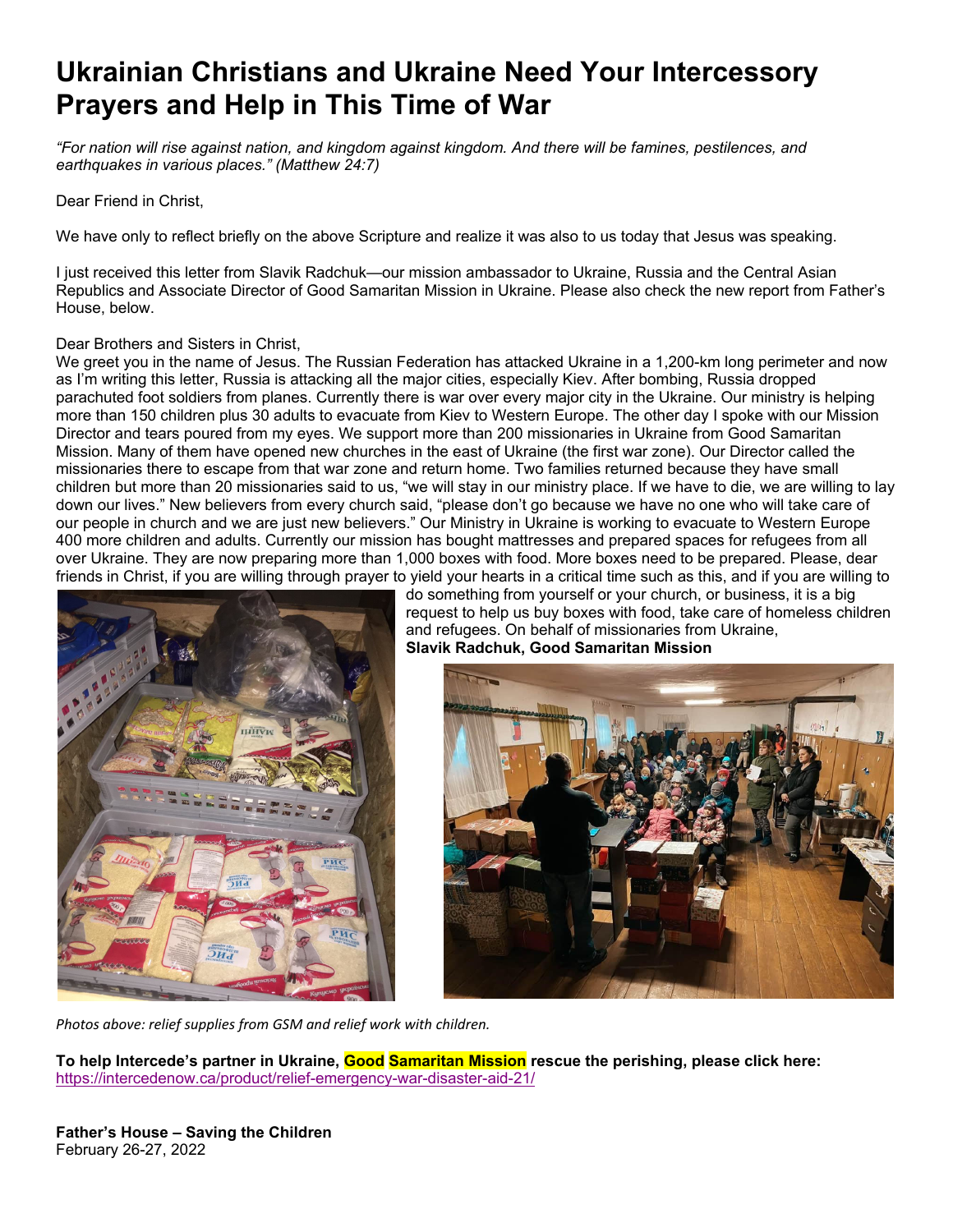We with the members of the board and the leaders of Fathers House began preparing for a theoretically possible evacuation last month. Lots of prep work had been done! But the early and sudden attack caught us by surprise.





*Above left: Father's House missionaries and children prepare to leave Kiev. Right: The children stop for a quick snack.*

Our entire evacuation plan was thwarted in one moment due to lack of transportation for this evacuation of our children in Kiev. I thank everyone who prayed for us in different parts of the world at this time and as an answer to the prayer the Lord unexpectedly found us the Valery carrier, who called us and informed us that in two hours his two buses would leave and could take our kids to bring them to a safe place in Poland. The children did not have foreign passports, but thanks to the Director of the Children's and Family Service of the Kyiv region, who is already under fire at the risk of her own life and the team of the entire document service, they helped us to take this step to protect and save the lives of the children.

There was little time, and little space in the two big buses. Therefore, only the children and the minimum amount of adults needed to ensure the safety of the children were evacuated. There were 147 children and 30 adults. In addition to the two buses we had to send our Sprinter minibus and another minibus and hire another bus that agreed to take our children. Dedicated police officers organized the escorting of our children by patrol police cars, who guided us in every region to each other like relay racers with batons. Thanks to them, we successfully overcame all traffic jams on the Zhytomyr highway and arrived quickly enough to the border with Poland.

## **Angels All Around Us!**

However, all of us especially remembered the trip around the Rivne region. Thanks to our escorts we miraculously survived an air strike at the Rivne Airport. We needed to overcome the distance from Svyatopetrivsky to the Yagodyn checkpoint in one breath without stopping at the toilets, as there was a high probability of an enemy attack from the air at any minute and in any place. To do so, as soon as the offer to leave was received, we asked children and adults to refrain from food and drink if possible. Everyone, without exception, agreed and took this understanding very seriously. We covered the distance of 500 km in one stretch. However, in Rivne we once tried to stop at the gas station to take children to the bathroom, but literally 5 minutes later the explosions suddenly began. We later learned it was the airport shelling. Police officers escorted us heroically, covering the children's bodies in case a shell hit the gas station, and took our children out of the gas station. They later asked our buses to turn off the lights and follow them at top speed. They themselves turned on the emergency lights to show us the direction of traffic and thus caused a possible fire on themselves! These are the real Heroes and we are proud of our Police! We were encouraged by the words of the Police Officers who said to us: *"Don't be afraid, don't cry and don't be sad! Go with God and believe that with God's help we will soon overcome the enemy and you will return to your homeland in peace and safety! And please say a prayer for us!"* 

Our Sprinter van broke down in Kovel (Ukraine) and we had to leave it there. A foster parent, who owned another minibus, was not allowed to cross at the border, but he allowed us to use it to take some of the children. The Valery Carrier became for us like an angel, planted by God to help us here as well. He replaced our hired bus with his and instead of 2 minibuses he allocated a fourth bus for us. Since he didn't have a driver, he personally drove himself and helped to defend children's interests while crossing the borders. After 12 hours of crossing all borders, he took us to the territory of Poland, breathed a sigh of relief and said, "I completed my mission!" My question was how much should we pay him for all that He has done for us? He said his act was a free contribution to save the lives of fatherless children and he was glad he got the opportunity to help save their lives. The children and I are grateful to Valery, Alexander and for their sacrificial help in saving children's lives! May the Lord God Himself, who calls himself Father to the orphans, reward abundantly in all areas of their lives, the lives of their children, grandchildren and great-grandchildren!